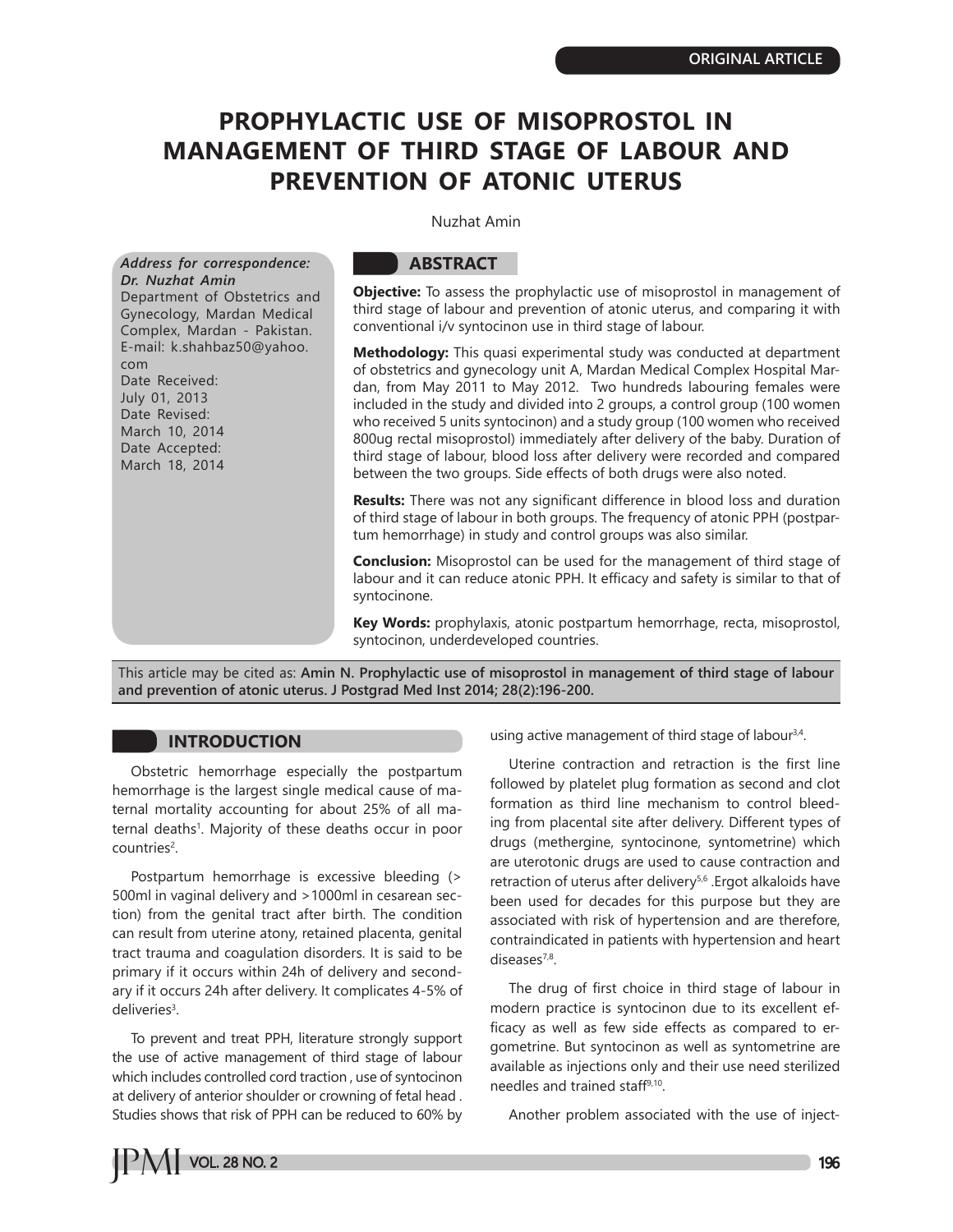able drugs is that they need refrigeration to remain effective. Facilities like trained staff and refrigeration might not be available in poor countries especially at primary health care level. Moreover some of the studies have shown syntocinon to have cardio toxic effect due to the presence of chemical chlorobutanol as preservative in syntocinon ampules<sup>10</sup>.

Prostaglandins are other groups of drugs that have strong uterotonic property. They are not associated with the effect like hypertension. These qualities make prostaglandins a good alternative to syntocinone and methergine that can be routinely used in the management of third stage of labour<sup>10</sup>.

Misoprostol is an E1 prostaglandin analogue that has been used for decades for management of gastric ulcers. It is also used in gynecology and obstetrics for various indications i.e. cervical priming, medical termination of pregnancy and induction of labour, although it is not approved by FDA. Recent research shows that misoprostol can also be used for prophylaxis and treatment of postpartum hemorrhage<sup>11</sup>.

The use of misoprostol brought a revolution in obstetrics and gynecology practice. The observation that misoprostol has uterotonic properties was first time documented in literature by E1-Refacy et al in 1993<sup>11</sup>. Later on it was shown to have some side effects like nausea , vomiting and shivering. Misoprostol is a good drug for developing countries because it is a pill, easy to use (oral, sublingual, buccal, vaginal and rectal routs), is stable at ambient temperature and does not require special storage facilities, can be easily delivered at the community leveland is cheap and widely available<sup>12</sup>.

In this context this study was conducted to evaluate the efficacy and safety of rectal misoprostol and compare it to that of syntocinon for the management of third stage of labour, with special emphasis on PPH prevention.

# **METHODOLOGY**

This quasi experimental study was conducted at department of obstetrics and gynecology unit A, Mardan Medical Complex Hospital Mardan, from May 2011 to May 2012 on 200 patients. An informed written consent about misoprostol and its use was taken from all the women included in the study who signed the admission chart of the hospital. Women with full term pregnancy who came to labour room in spontaneous onset labour, resulting in spontaneous vaginal delivery without episiotomy were included in the study. All of them included in the study were having normal BMI (less than 30) and were in between 20-40 years age.

Cases with cesarean section deliveries, traumatic PPH, bleeding disorders, prolonged difficult labour, placenta previa and abruption, multiple gestation and previous history of PPH were excluded. Women having BMI more than 30 were excluded.

Cases were admitted through emergency and OPD and they were randomly selected. Thorough history was taken and examination was done on all patients.

Baseline investigations were performed on all patients e.g. urine R/E, blood complete picture, blood grouping, clotting profile and screening for hepatitis B and C.

The women in control group were given syntocinon 5iu i/v injection which is routinely used in hospital as part of active management of third stage of labour whereas the study group received 800ug(4 tablets) of misoprostol per rectum. Both drugs were given immediately after delivery of baby.

 Blood loss after delivery was estimated by special drapes put under the parturient and removed after 1 hour of delivery and blood collected in graduated plastic bags was weighted. Also the drabs were weighted before and I hour after delivery.

The outcome measured were duration of  $3<sup>rd</sup>$  stage of labour, Estimation of blood loss, Frequency of primary PPH, Side effect of misoprostol and syntocinon and acceptability of the drug by the women via the rectal route. Placentae were removed by Brands Andrews method. Women vital signs were noted and any excessive bleeding was managed according to WHO recommendations. Side effects of the drugs were noted and recorded. Women were asked about any difficulty in tolerating the misoprostol by rectal route.

Data were analyzed using SPSS version 13 for windows using T test. A p-value of < 0.05 was taken as statistically significant.

# **RESULTS**

Total number of patients included in the study was 200. These two hundreds labouring females were divided into 2 groups, a control group (100 women who received 5 units syntocinon) and a study group (100 women who received 800ug rectal misoprostol) immediately after delivery of the baby. There was no difference in age and parity in study and control groups (Mean age 30.03+10 years in control and 30.35+10 years in study group). The duration of third stage of labour (control group 14 minutes, study group 16 minutes; p-value= 1.8) was not significantly different in study and control group (Table 1).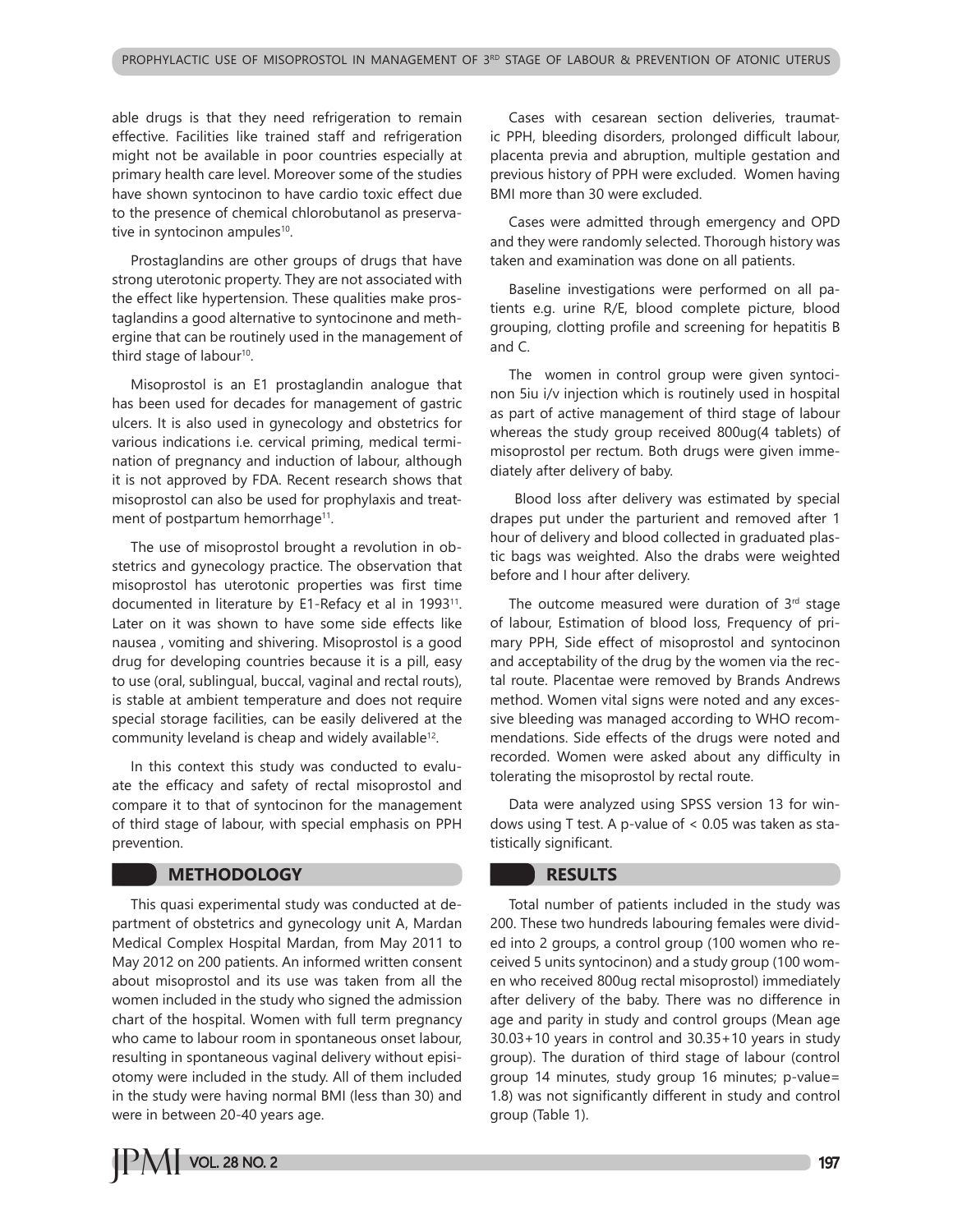| <b>Variable</b>                                        | <b>Control</b><br><b>Group</b> | <b>Study</b><br><b>Group</b> | <b>P-Value</b> | Mean + SD        |
|--------------------------------------------------------|--------------------------------|------------------------------|----------------|------------------|
| Duration of 3 <sup>rd</sup> stage of Labour in minutes | 14                             | 16                           | 0.19           | $15.0 + 1.0$     |
| Blood loss after delivery in milli liters              | 250                            | 300                          | 0.18           | $275.0 \pm 25.0$ |

#### **Table 1: Main results**

#### **Table 2: Side effects of drugs**

| <b>Side Effects</b> | <b>Study</b><br>Group | <b>Control</b><br>Group | <b>P-Value</b> |
|---------------------|-----------------------|-------------------------|----------------|
| Shivering           | 25                    | 4                       | <0.05          |
| Fever               | 15                    | 3                       | <0.05          |
| Vomiting            | 12                    | $\overline{c}$          | <0.05          |
| Diarrhoea           | 5                     |                         | <0.05          |

Placenta was retained in 6 cases, 2 in control group and 4 in study group.

They were removed manually under general anesthesia. Mean blood loss after delivery was not significantly different in the two groups.

The frequency of atonic postpartum hemorrhage was the same in the control ( $n=3$ ) and study groups ( $n=4$ ).

There were 3 cases of atonic PPH in control group and in study group there were 4 cases of atonic PPH.

Table 2 shows side effects of drugs in both groups. It can be seen that the most common side effects is shivering followed by fever while vomiting and diarrhea occurred as well.

#### **DISCUSSION**

Multiple controlled trails<sup>17-21</sup> investigating misoprostol for prophylaxis of PPH has been reported. A study conducted by Bixby program in population, Family planning and maternal health school of public health, university of California Berkley, USA in 2006, 600ug misoprostol was given in third stage of labour. Results of that study shows that women given 600ug misoprostol were less likely to bleed 500ml or more, (adjusted odd ratio 0.30,95% confidence interval, 0.16-0.56) compared to the conventional use of syntocinon in third stage of labour.

The duration of third stage is in case of misoprostol was less than 20 min in this study. In this study it was also less than 20 minutes (16 minutes).

Side effects like fever, shivering, vomiting and diarrhea were observed, which are similar to the side effects noted in this study.

In this study blood loss was 500ml which is also comparable to this study (300ml).

So this study like our study shows misoprostol to be effective for prophylactic use in third stage of labour. However the dose of misoprostol in study of USA was 600ug and it was 800ug in our study. Studies shows that if we reduce the dose the side effects will also decrease but it will also affect the efficacy of the drug<sup>13</sup>.

A similar study was conducted at Holy family Hospital department of obstetrics and gynecology, memorial university of Newfoundland. In this study 800ug misoprostol was compared to 10 IU intramuscular syntocinon in third stage of labour. The blood loss was determined by change in hemoglobin concentration. The result of study shows no significant difference in hemoglobin concentration in both groups.

This study has used hemoglobin as an indicator of blood loss, but in our study, I measured the estimated blood loss by using pre weighted drabs along with hemoglobin.

The duration of third stage blood loss and side effects of misoprostol in this study are also similar to the results observed in our study. Therefor this international study like our study also shows misoprostol to be effective uterotonic.

The result of our study shows that third stage blood loss and hemoglobin deficit were not significantly different in control and study group. This is in accordance with the results of other studies<sup>14,15</sup>.

The incidence of PPH in our study is 3-4% which is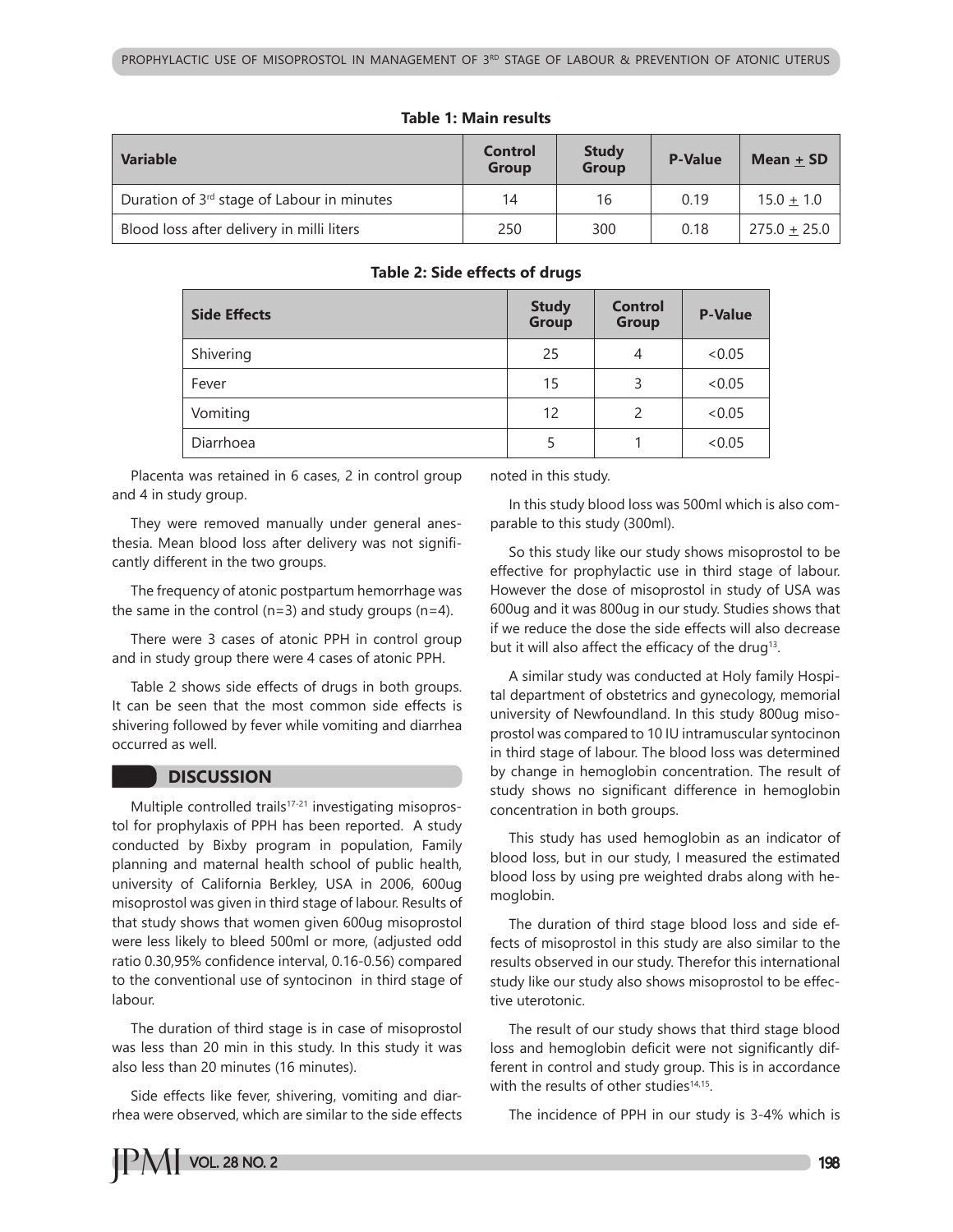comparatively less than the reported incidence in general obstetric population. This may be due to the fact that study was carried out at tertiary care hospital with majority of patient studied were with low risk for PPH. We also used active management of 3rd stage with syntocinon used as uterotonics in the study and misoprostol in control group. So rectal misoprostol has an excellent potential for prophylaxis and active management of atonic PPH<sup>16,17</sup>.

The duration of 3rd stage of labour should not exceed 30 minutes in both primi and multigravidas.

It remained with in normal limits with little difference between study and control group. This is an agreement with result of all previous studies on misoprostol in PPH<sup>18</sup>.

We did not note a significant difference in frequency of blood transfusion given between the study and control group.

The adverse effects of misoprostol are dose related. One study reported that the incidence of shivering and fever decreased to 11% and 4% respectively with 400 mg of misoprostol given at cord clamping<sup>19</sup>. One small study showed that if we decrease the dose, the incidence of shivering will decrease but this will also affect the efficacy of the drug for controlling PPH<sup>20</sup>.

# **LIMITATIONS**

The sample included both high and low risk women. There is a need to conduct such studies on high risk case under controlled conditions.

#### **CONCLUSIONS**

Overall, this study shows that 800ug rectal misoprostol if used in women age group 20-40 years and BMI less than <30 immediately after delivery is safe and effective for the prophylaxis and management of postpartum hemorrhage. Our study result shows that it is as effective as syntocynon and benefits of misoprostol out weight its side effects.

#### **REFERENCES**

- 1. Change J, Elam-Evans LD, Berg CJ, Herndon J, Flowers L, Seed KA, et al. Pregnancy-related mortality surveillance--United States, 1991-1999. MMRW Surveill Summ 2003;52:1-8.
- 2. Selo-Ojeme DO. Primary postpartum hemorrhage. J Obstet Gynecol 2002;22:463-9.
- 3. Prendiville WJ, Elbourne D, McDonald S. Active versus expectant management of 3rd stage of labour. Cochrane Database Syst Rev 2000;(3):CD000007.
- 4. Sibai BM. Preeclampsia-eclampsia. Curr Probl Obstet Gynecol Fertil 1990;13:1-5.
- 5. Botting JH, Manely DG. The Action of commercial preparation of oxytocin on the smoth muscle of gut. J Pharm Pharmacol 1967;19:66.
- 6. Maycork EJ, Russell WC. Anaphylactic reaction to oxytocin. Anaesth Intensive Care 1993;21:211-2.
- 7. Hofman H, Goerz G. Plewig G. Anaphylactic shock from chlorobutanol-preserved oxytocin. Contact Dermatitis 1986;15;241.
- 8. Rosaeg OP, Cicutti NJ, Labow RS, The Effect of sytocinon on contractile force of human atrial trabeculae. Anesth Analog 1998;86:40-44.
- 9. Barrigon S, Tejerina T, Delgado C, Tamargo J. Effect of chlorobutanol on 45ca movement and contractile responses of rat aorta and its relevance to the action of syntocinon. J Pharm Pharmacol 1984;36;521-69.
- 10. Weis FR, Markello R, Mo B, Bochiechio P. Cardiovascular effects of oxytocin. Obstet Gynecol 1975;46:211-4.
- 11. Refaey H, O, Brien P, Morafa W, Walder J, Rodeck C. Misoprostol for 3rdsatge of labour, Lancet 1996;347;1257.
- 12. Derman RJ, Kodkany BS, Goudar SS, Geller SE, Naik VA, Bellad MB, et al. Oral misoprostol in prevention of postpartum hemorrhage in resource poor countries : a randomised controlled trial. Lancet 2006;368:1248-53.
- 13. Rajabhandari S, Pun A, Hodgins S, Rajendra PK, et al, Prevention of PPH at home delivery with misoprostol in Bank District, Nepal. Int J Gynecol Obstet 2006;94;143-4.
- 14. Gupta B, Jain V, Aggrarwal N. Rectal misoprostol versus syntocinon in the prevention of PPH. Int J Obstet Gynecol 2006;94:139-40.
- 15. Andeson T. Prostaglandins for prevention of postpartum hemorrhage. Prect Midwife 2005;8:43-5.
- 16. Gulmezoglu AM, Villar J, Ngoc NT, Piaggio G, Carroli G, Adetoro L, et al. WHO multicenter randomised tria of misoprostol in the management of 3rd stage labour. Lancet 2001;385:689-95.
- 17. Mousa HA, Alfirevic Z. Treatment of primary postpartum hemorrhage. Cochrane Database Syst Rev 2014;2:CD003249.
- 18. O'Brien P, El-Refaey H, Gordon A, Geary M, Rodeck CH. Rectally administered misoprostol for the treatment of postpartum hemorrhage unresponsive to oxytocin and ergometrine: a descriptive study. Obstet Gynecol 1998;92:212-4.
- 19. Caliskan E, Meydanli MM, Dilbaz B, Aykan B, Sönmezer